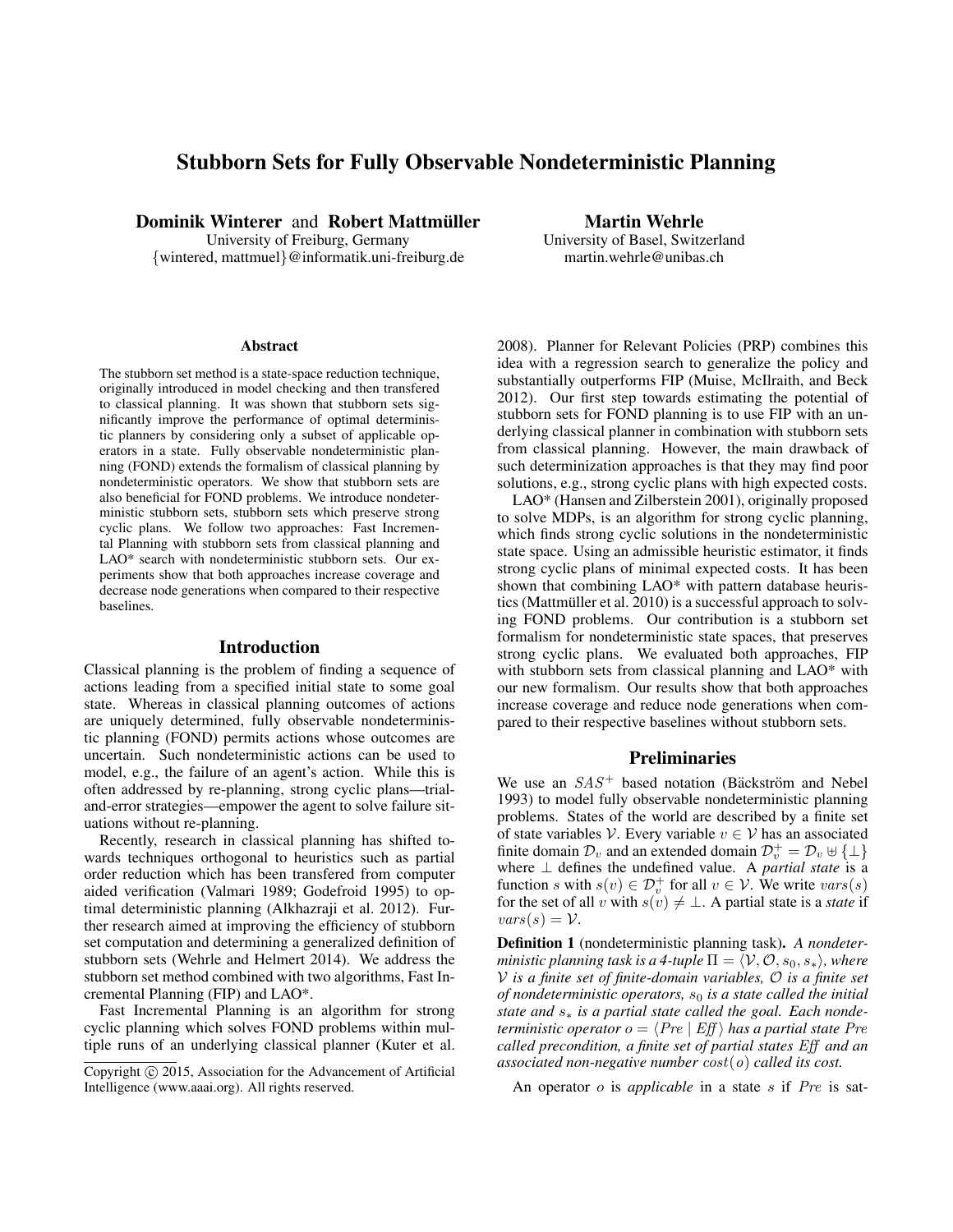isfied in s. The application of a single effect  $eff \in Eff$ in s yields the state  $app(eff, s)$  that results from updating the values of  $s$  with the ones of  $\epsilon ff$ . The application of  $o$  to a state  $s$  yields the set of states  $o(s) := \{app(eff, s) | eff \in Eff\}$ . The set of applicable operators in a state s is denoted by  $app(s)$ . Sometimes we want to refer to a particular outcome of an operator  $o = \langle Pre \mid \{ \text{eff}_1 , \cdots , \text{eff}_k \} \rangle$ . The *determinization* of nondeterministic operator *o* is  $o^{[1]}, \cdots, o^{[k]}$  with every outcome  $o^{[i]} = \langle Pre \mid \{ \text{eff}_i \} \rangle$ . The *all-outcomes determinization* of planning task  $\Pi = \langle V, O, s_0, s_* \rangle$  is  $\Pi_{det} = \langle V, O_{det}, s_0, s_* \rangle$ where  $\mathcal{O}_{det}$  is the set of all operator outcomes of  $\mathcal{O}$ .

An operator is deterministic if  $|Ef| = 1$ . It is nondeterministic if  $|Ef| \ge 2$ . We say a planning task  $\Pi$  =  $\langle V, O, s_0, s_* \rangle$  is deterministic if all of its operators are deterministic. We refer to all variables in the precondition of an operator o as  $prevars(o) = vars(Pre)$  and to all variables in its effects as  $\textit{effvars} = \bigcup_i \textit{vars}(\textit{eff}_i)$ .

A solution to a FOND planning task Π with set of states S is a *policy*  $\pi : S \to \mathcal{O} \cup \{\perp\}$ , which maps a state to an appropriate action or is undefined, e.g.  $\pi(s) = \bot$ . Policy  $\pi$ is *weak* if it defines at least one path from the initial state to a goal state following it. It is *closed* if following it either leads to a goal state or to a state where the policy is defined. Policy  $\pi$  is *proper* if from every state visited following it there exits a path to a goal state following it. Policy  $\pi$  is *acyclic* if it does not revisit already visited states.

Definition 2 (weak plan, strong cyclic plan, strong plan). *Let*  $\Pi = \langle V, O, s_0, s_* \rangle$  *be a planning task.* 

- *A policy for* Π *is called a weak plan for* Π *if it is weak.*
- *A policy for* Π *is called a strong cyclic plan for* Π *if it is closed and proper.*
- *A policy for* Π *is called a strong plan for* Π *if it is closed proper and acyclic.*

A weak plan is a sequence of actions which leads to the goal if all nondeterministic operator outcomes were deterministic. It corresponds to a plan in classical planning. A strong plan guarantees that after a maximum number of steps a goal state is reached. Strong cyclic planning relaxes that property requiring that the goal is reached within a finite sequence of actions. We want to emphasize that the nondeterminism in FOND planning is not necessarily the same as in model checking with nondeterministic models since unlike strong cyclic plans, counterexamples in model checking are linear sequences.

#### Deterministic Stubborn Sets

The first step towards stubborn sets is the definition of operator interference. We follow the definition of Wehrle and Helmert (2014).

Definition 3 (interference of deterministic operators). *Let* o<sup>1</sup> *and* o<sup>2</sup> *be operators of a deterministic planning task* Π *and let s be a state of*  $\Pi$ *. Operators*  $o_1$  *and*  $o_2$  *interfere in s if they are both applicable in* s*, and*

- $o_1$  *disables*  $o_2$  *in s, i.e.,*  $o_2 \notin app(o_1(s))$ *, or*
- $o_2$  *disables*  $o_1$  *in s, i.e.,*  $o_1 \notin app(o_2(s))$ *, or*



Figure 1: Solid: expensive strong cyclic solution. Dotted: cheap strong cyclic solution. Determinization-based algorithms might not find the cheap solution.

•  $o_1$  *and*  $o_2$  *conflict in s, i.e.,*  $s_{12} = o_1(o_2(s))$  *and*  $s_{21} = o_2(o_1(s))$  $o_2(o_1(s))$  *are both defined and differ:*  $s_{12} \neq s_{21}$ *.* 

We approximate deterministic operator interference, by considering it globally for any state s. According to this syntactic notion of interference, two deterministic operators  $o_1$ and  $o_2$  *interfere* if the effect of  $o_1$  violates the precondition of  $o_2$  (or vice versa) or if  $o_1$  and  $o_2$  have a common variable in their effects which they set to different values. Furthermore, we consider that operators which are never jointly applicable cannot interfere. This is done by checking whether the preconditions of two operators  $o_1$  and  $o_2$  are mutually exclusive (Wehrle and Helmert 2014). For stubborn sets we need two more definitions. A *disjunctive action landmark* (DAL) in state  $s$  is a set of operators such that all operator sequences leading from s to a goal state contain some operator in the set. A *necessary enabling set* (NES) for operator  $\sigma$  in state  $s$  is a set of operators such that all operator sequences that lead from  $s$  to some goal state and include  $o$ contain some operator in the NES before the first occurrence of  $o$ . Both sets can be computed by selecting a variable  $v$ whose value differs from either the goal or the precondition of the operator to enable. Then, we add each operator which achieves the desired value of  $v$ . As both sets are not uniquely determined, the pruning power and size of stubborn sets depends on their choices (Wehrle and Helmert 2014).

Definition 4 (deterministic strong stubborn set). *Let* Π =  $\langle V, O, s_0, s_* \rangle$  *be a deterministic planning task and s a state. A set*  $T_s \subseteq \mathcal{O}$  *is a deterministic strong stubborn set* (*DSSS*) *in* s *if the following conditions hold:*

- 1.  $T_s$  *contains a disjunctive action landmark in s.*
- 2. *For all operators*  $o \in T_s$  *with*  $o \notin app(s)$ *,*  $T_s$  *contains a necessary enabling set for* o *in* s*.*
- 3. *For all operators*  $o \in T_s$  *with*  $o \in app(s)$ *,*  $T_s$  *contains all operators that interfere with* o *in* s*.*

We use FIP combined with an underlying classical planner using deterministic stubborn sets. Solving FOND problems with classical planners can lead to costly strong cyclic plans. Although optimality does not play the major role in FOND planning, the possibility of finding arbitrarily bad solutions is undesirable. We show that exactly this might happen.

**Example 1.** Consider a nondeterministic planning task  $\Pi$  =  $\langle V, \mathcal{O}, s_0, s_* \rangle$  with variables  $V = \{v_1, v_2\}$  and the following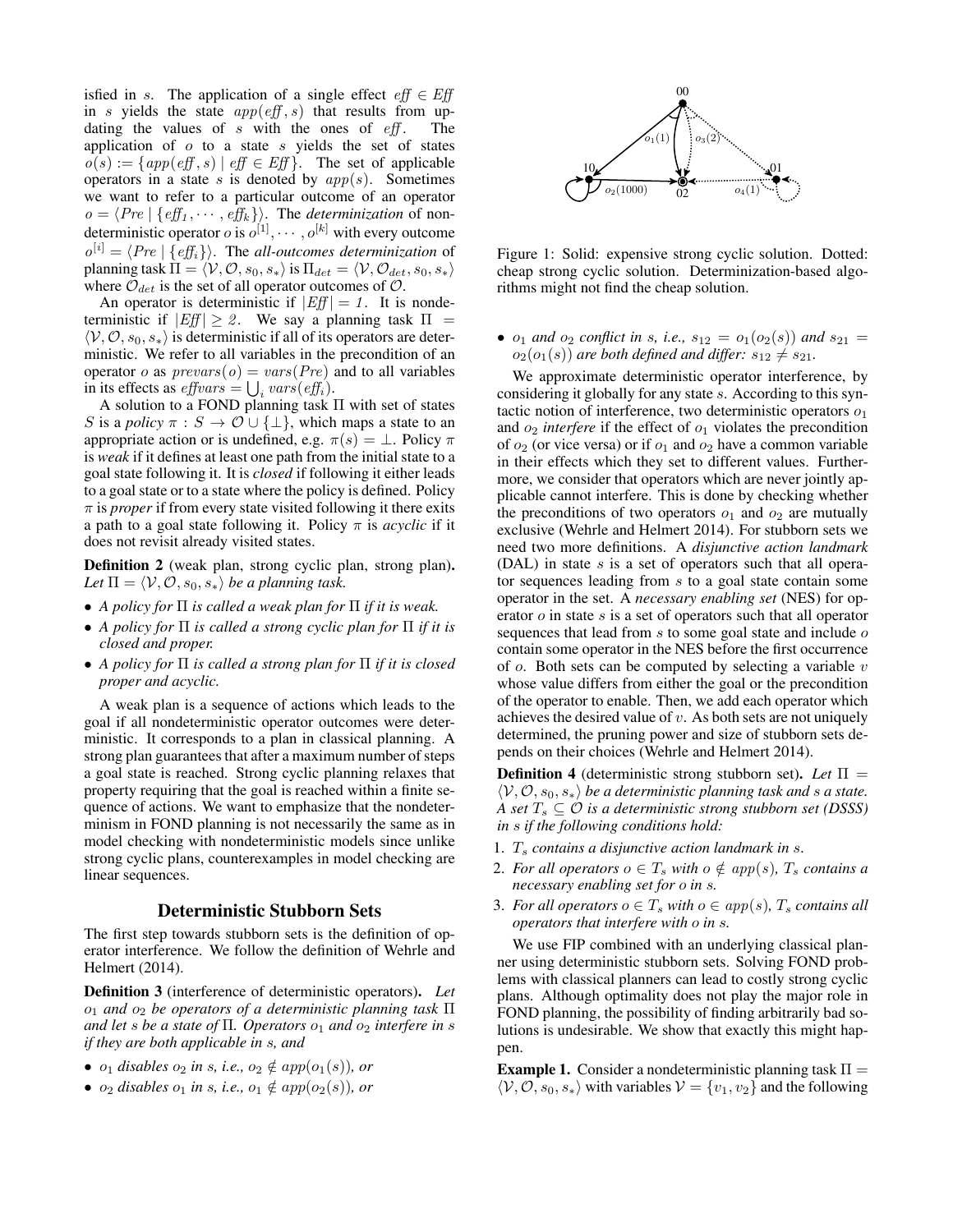operators:

- $o_1 = \langle v_1 = 0 \mid \{v_1 := 1\}, \{v_2 := 2\}\rangle$
- $o_2 = \langle v_1 = 1, v_2 = 0 \mid \{\top\}, \{v_1 := 0, v_2 := 2\}\rangle$
- $o_3 = \langle v_1 = 0 | \{v_2 := 2\}, \{v_2 := 1\} \rangle$
- $o_4 = \langle v_1 = 0, v_2 = 1 | {\{\top\}, \{v_2 := 2\}} \rangle$

As cost function we have  $cost: \{o_1 \mapsto 1, o_2 \mapsto 1000, o_3 \mapsto$  $2, o_4 \mapsto 1$ , the initial state is  $s_0 = \{v_1 \mapsto 0, v_2 \mapsto 0\}$  and the goal  $s_* = \{v_2 \mapsto 2\}$ . Assume we perform a run of the FIP algorithm and its first weak plan would be  $o_1^{[2]}$  inducing the fail-state  $o_1^{[1]}(s_0) = 10$ . In a subsequent weak plan search, the algorithm considers both outcomes of  $o_2$  and adds them to the policy. This yields a clearly non-optimal strong cyclic plan, whereas the optimal solution consists of  $o_3$  and  $o_4$  (Figure 1). Applying PRP to this example gives the same solution, since regressing  $o_1^{[2]}$  is ineffective.

### Nondeterministic Stubborn Sets

Reducing FOND problems to multiple classical planning problems sometimes leads to poor strong cyclic solutions since the individual runs of classical planners only guarantee good weak plans which are not always part of a good strong cyclic plans. To overcome this, it can be beneficial to plan in the nondeterministic state space e.g., with LAO\* search (Hansen and Zilberstein 2001) which finds strong cyclic plans with minimum expected costs under certain assumptions. Planning in the nondeterministic state space needs new definitions of stubborn sets and operator interference since the former do not consider nondeterministic operators.

For a given nondeterministic planning problem Π, a straightforward approach would be to directly apply the original definition of strong stubborn sets on the alloutcome-determinization of Π, and additionally, to add for every outcome  $o^{[i]}$  of a nondeterministic operator  $o$  every other outcome of  $\sigma$  in order to respect  $\sigma$ 's nondeterministic nature. However, as the following example shows, such an approach is incomplete.

Example 2. Consider the following all-outcomes determinization  $\Pi_{det} = \langle V, O_{det}, s_0, s_* \rangle$  of nondeterministic planning task  $\Pi$  with variables  $V = \{v_1, v_2\}$  and the following operators:

- $o_1^{[1]} = \langle v_1 = 0 | \{v_1 := 1\} \rangle, o_1^{[2]} = \langle v_1 = 0 | \{v_1 := 2\} \rangle$
- $o_2^{[1]} = \langle v_2 = 0 \mid \{v_2 := 1\} \rangle, o_2^{[2]} = \langle v_2 = 0 \mid \{v_2 := 2\} \rangle$

• 
$$
o_3^{[1]} = \langle v_2 = 0 | \{v_2 := 3\} \rangle, o_3^{[2]} = \langle v_2 = 0 | \{v_2 := 4\} \rangle
$$

- $o_{11} = \langle v_1 = 1, v_2 = 1 | \{v_2 := 5\} \rangle$
- $o_{12} = \langle v_1 = 1, v_2 = 2 \mid \{v_2 := 5\}\rangle$
- $o_{23} = \langle v_1 = 2, v_2 = 3 \mid \{v_2 := 5\}\rangle$
- $o_{24} = \langle v_1 = 2, v_2 = 4 | \{v_2 := 5\}\rangle$

The initial state is  $s_0 = \{v_1 \mapsto 0, v_2 \mapsto 0\}$ , and the goal is  $s_* = \{v_2 \mapsto 5\}$ . The set  $\{o_{11}, o_{12}, o_{23}, o_{24}\}$  is a disjunctive action landmark in  $s_0$  which we add to the candidate set  $T_{s_0}$ . As all operators in this set are inapplicable in  $s_0$ , we have to add a necessary enabling set for all of them. A valid choice for these necessary enabling sets is based on selecting the unsatisfied conditions  $v_2 = 1$ ,  $v_2 = 2$ ,  $v_2 = 3$  and



Figure 2: Postponing  $o_1$  in  $s_0$  only leads to policies with dead-ends. The straightforward instantiation is incomplete.

 $v_2 = 4$  in the preconditions of  $o_{11}$ ,  $o_{12}$ ,  $o_{23}$ ,  $o_{24}$ , respectively, and to add the determinized operators that set these conditions to true. These achieving operators correspond to all outcomes of  $o_2$  and  $o_3$ , which are applicable in  $s_0$  but non-interfering with any operator not in  $T_{s_0}$ . Hence, we finally get  $T_{s_0} = \{o_{11}, o_{12}, o_{23}, o_{24}, o_2^{[1]}, o_2^{[2]}, o_3^{[1]}, o_3^{[2]}\}.$ 

However,  $T_{s_0}$  is insufficient for our purpose because every strong plan from  $s_0$  has to start with  $o_1$ : Depending on the nondeterministic outcome of  $o_1$  ( $v_1 = 1$  or  $v_1 = 2$ ),  $o_2$  or  $o<sub>3</sub>$  can be applied to satisfy the precondition of an operator to reach the goal. In contrast, starting with  $o_2$  and applying  $o_1$  afterwards might lead to outcomes where no goal is reachable any more (e.g.,  $v_1 = 2$  and  $v_2 = 2$ ). The analogous situation occurs when starting with  $o_3$  and applying  $o_1$ afterwards (Figure 2).

The core problem of our straightforward instantiation is that deterministic operator interference is an insufficient criterion for nondeterministic operators. Because changing the order of two non-interfering nondeterministic operators o and  $o'$  in a strong cyclic plan results in, e.g., outcomes of  $o'$  getting prefixes of weak plans started by  $o$ . While this is not an issue for all weak plans which contain outcomes of both operators, it is problematic to those weak plans which start with an outcome of o but do not contain an outcome of  $o'$ . A solution to this is to demand that such prefixes preserve the original weak plan which we address with the following property.

Definition 5 (prefix-compatibility). *Let* Π *be a planning* task and  $\Pi_{det} = \langle V, O_{det}, s_0, s_* \rangle$  *its all-outcomes determinization. Two operators*  $o_1, o_2 \in \mathcal{O}_{\text{det}}$  *are* prefix compatible *if for all operator sequences*  $\pi_1$  *and*  $\pi_2$ *:* 

- $o_1\pi_1$  *is a weak plan implies*  $o_2o_1\pi_1$  *is also a weak plan and*
- $o_2\pi_2$  *is a weak plan implies*  $o_1o_2\pi_2$  *is also a weak plan*

Intuitively, two operators  $o_1$  and  $o_2$  are prefix compatible if every weak plan starting with  $o_1$  is preserved if we put  $o_2$ to its front and vice versa. Equipped with prefix compatibility, we can formulate the definition of a stubborn set for the nondeterministic state space which has two additional rules compared to the DSSS definition.

Definition 6 (nondeterministic strong stubborn set). *Let*  $\Pi = \langle V, \mathcal{O}, s_0, s_* \rangle$  *be a nondeterministic planning task,*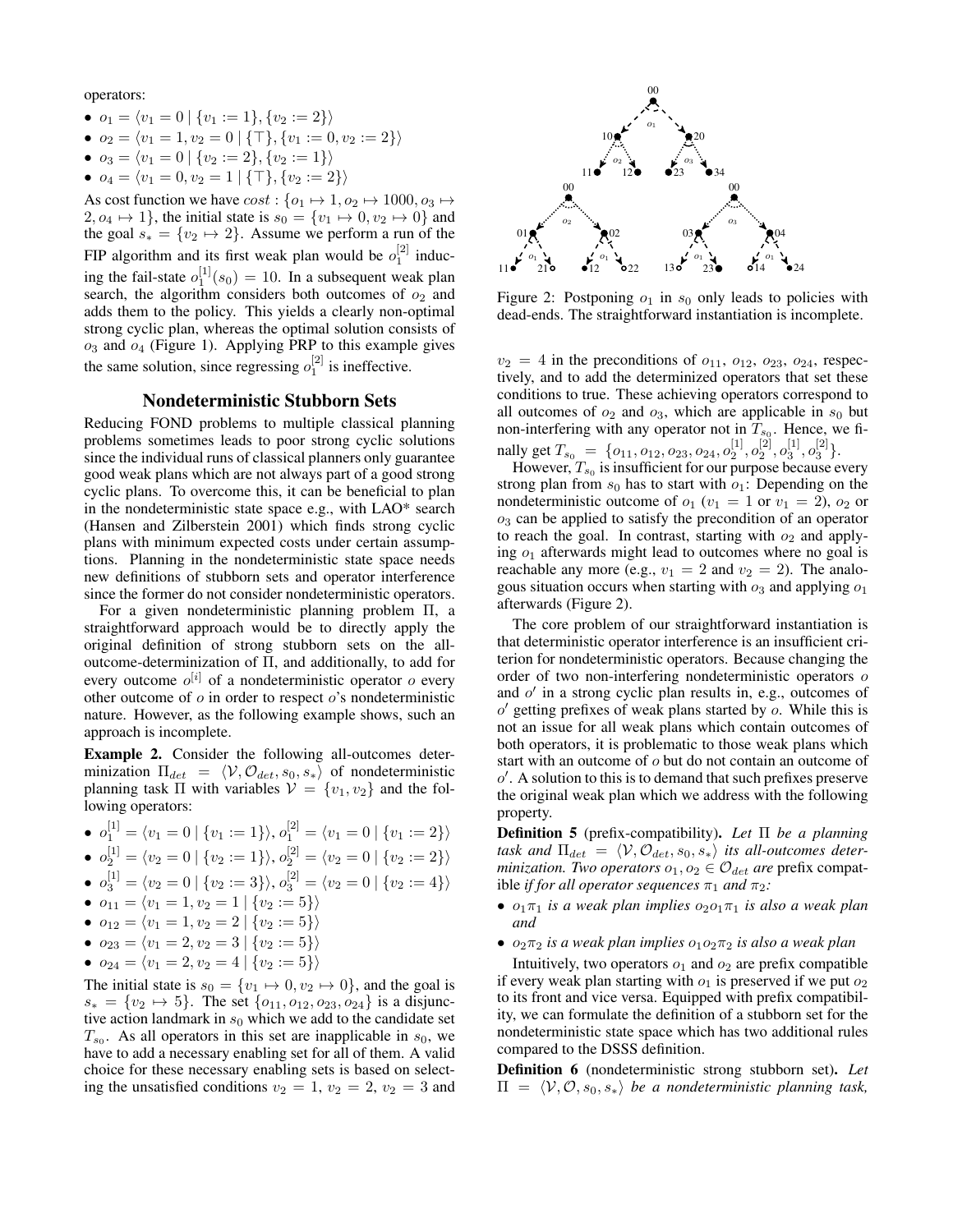$\Pi_{det} = \langle V, O_{det}, s_0, s_* \rangle$  *its all-outcomes determinization and s a state.* A *set*  $T_s \subseteq \mathcal{O}_{det}$ *, is a nondeterministic strong stubborn set (NSSS) in* s *if the following conditions hold:*

- 1.  $T_s$  *contains a disjunctive action landmark in s for*  $\Pi_{det}$ .
- 2. *For all operators*  $o \in T_s$  *with*  $o \notin app(s)$ *,*  $T_s$  *contains a necessary enabling set for o in s for*  $\Pi_{det}$ .
- 3. *For all operators*  $o \in T_s$  *with*  $o \in app(s)$ *,*  $T_s$  *contains all operators that interfere with o in s for*  $\Pi_{det}$ .
- 4. For every outcome  $o^{[i]} \in T_s$  of nondeterministic operator  $o, T_s$  *contains all operators that are not prefix compatible with* o*.*
- 5. For every outcome  $o^{[i]} \in T_s$  of nondeterministic operator o*,* T<sup>s</sup> *contains all other outcomes of* o*.*

Proposition 1. *Nondeterministic strong stubborn sets preserve completeness for strong cyclic planning.*

*Proof.* At first we show completeness for strong planning then we show it for strong cyclic planning. Let  $\pi$  be a strong plan from state s that induces weak plans  $\pi_i$  and  $\pi_j$ , such that there is state  $\tilde{s}$  with  $\pi_i(\tilde{s}) = o^{[i]}$  and  $\pi_j(\tilde{s}) = o^{[j]}$ . Weak plans  $\pi_i$  and  $\pi_j$  have the following structure:  $\pi_i = \alpha o^{[i]} \beta_i$ and  $\pi_j = \alpha o^{[j]} \beta_j$  where  $\alpha$  is a common operator sequence without outcomes of nondeterministic operators, and  $\beta_i$ ,  $\beta_j$  contain also outcomes of nondeterministic operators respectively. State  $\tilde{s}$  is the branching point of  $\pi_i$  and  $\pi_j$ . Let  $k_i$  be the smallest index such that operator  $o_{k_i} \in \pi_i$ is contained in the nondeterministic stubborn set  $T_s$ , similarly for  $k_j$  and  $\pi_j$ . We distinguish the following three cases.

(1)  $o_{k_i} \in \alpha = o_1 \cdots o_n$ . Clearly  $o_{k_i} = o_{k_j}$ ,  $o_{k_i}$  is applicable since otherwise a necessary enabling set has to be contained in  $T_s$  and at least one operator has to be applied before  $o_{k_i}$ , contradicting the choice of  $k_i$ . Since  $k_i$  is the smallest index such that  $o_{k_i} \in T_s$ ,  $o_{k_i}$  does not interfere with any operator of smaller index because otherwise an operator applied before  $o_{k_i}$  must be contained in  $T_s$ . Also, this contradicts the choice of  $k_i$ . Thus we can replace  $\alpha$  by  $o_{k_i} o_1 \cdots o_{k_i-1} o_{k_i+1} \cdots o_n.$ 

(2)  $o_{k_i} = o^{[i]}$ .  $o_{k_j} \notin \alpha$  since otherwise  $o_{k_i} \in \alpha$ . Also,  $o_{k_j}$  cannot be in  $\beta_j$  because by the definition of the NSSS  $o^{[j]} \in T_s$ . It follows that  $o_{k_j} = o^{[j]}$ . Like in case (1)  $o_{k_i}$  is applicable and does not interfere with operators of smaller index for  $\pi_i$ , the same holds for  $o_{k_j}$  and  $\pi_j$ . Thus we can move the nondeterministic operator  $o$  to the front resulting in  $o^{[i]} \alpha \beta_i$  and  $o^{[j]} \alpha \beta_j$ .

(3)  $o_{k_i} \in \beta_i = o_{n+2} \cdots o_{n+m_i}$   $o_{k_j}$  cannot be in  $\alpha$ since otherwise  $o_{k_i} \in \alpha$ . Also,  $o_{k_j} \neq o^{[j]}$  since otherwise by definition of the NSSS,  $o^{[i]}$  would be included in  $T_s$ , contradicting the choice of  $o_{k_i}$ . Therefore  $o_{k_j} \in \beta_j$ . Let  $s_1 \cdots s_{n-1} \tilde{s} s_{n+1} \cdots s_{n+m_i}$  be the states visited by  $\pi_i$ . We know as in case (1) that  $o_{k_i}$  does not interfere with operators of smaller index. Inductively it follows that  $o_{k_i}$  is applicable in  $\tilde{s}$ . Also we know that  $o_{k_i}$  and  $o$  are prefix compatible since otherwise  $o \in T_s$ . This means that  $o^{[i]} o_{n+2} \cdots o_{n+m_i}$ is a weak plan from  $o_k(\tilde{s}) = o_k(o_n \cdots (o_1(s_0)))$ . From the non-interference of  $o_k$  with operators of smaller index we get  $o_k(o_n \cdots (o_1(s_0))) = o_n(o_{n-1} \cdots (o_1(o_k(s_0))))$ . Hence we can move  $o_k$  to the front of  $\pi_i$  and  $\pi_j$ . If  $o_k$  is an outcome of a nondeterministic operator  $o'$  then it has a sibling  $o^{l}$  which is the smallest index of weak plan  $\pi_l$ . This case is covered by case (2) with  $\pi_l$  and  $\pi_i$ .

Since a strong plan is a strong cyclic plan without cycles we just have to consider the effect of cycles. NSSS is state dependent but not path dependent, therefore revisiting some state s does not affect  $T_s$ , concluding the proof.  $\Box$ 

Nondeterministic stubborn sets are in general not optimality preserving for strong cyclic planning since prefix compatibility leads to operators being added in front of other ones which can lead to solutions with higher expected costs.

#### Approximating Prefix Compatibility

The exact notion of prefix compatibility is intractable to compute because we would have to consider all weak plans. Therefore we outline how to find a sufficient criterion for prefix-compatibility. We define  $Dis(0)$  as the set of operator-variable pairs  $(o', v) \in \mathcal{O}_{det} \times V$  such that o disables  $o'$  on variable v in any state. Further we define  $Neg(o)$ as the set of goal variables with which  $o$  conflicts, i.e.,  $eff(o)[v] \neq s_*[v]$  for goal-related variables v on which o has an effect. If  $Dis(o_1) = Dis(o_2)$  and  $Neg(o_1) = Neg(o_2)$ then  $o_1$  and  $o_2$  are prefix compatible. The idea behind this is: if two operators  $o_1$  and  $o_2$  disable the same set of operators on the same variables, then every deterministic operator sequence starting with  $o_1$  remains applicable if we append  $o_2$  to its front. Also weak plans are preserved since  $o_1$  and  $o_2$  do not violate different goal variables.

In some cases, we can weaken this syntactic notion of prefix compatibility. Consider two non-interfering operators  $o_1 = \langle Pre \mid \{ \text{eff}_1' \} \rangle$  and  $o_2 = \langle Pre \mid \{ \text{eff}_1 , \cdots , \text{eff}_n \} \rangle$ . If  $\sigma = \{s \mapsto o_1, o_1(s) \mapsto o_2\}$  is a subsequence of a strong cyclic plan from state s then exchanging the order of  $o_1$ and  $o_2$  gives an equivalent subsequence since they induce the same set of states, i.e.,  $o_1(o_2^{[i]}(s))) = o_2^{[i]}(o_1(s))$  for all  $i \leq n$ . Therefore if two such operators do not interfere, it suffices to check  $Dis(o_1) \subseteq Dis(o_2)$  and  $Neg(o_1) \subseteq$  $Neq(o_2)$ .

Sometimes nondeterministic operators contain only one nontrivial effect, i.e. an operator  $o = \langle Pre | \{ eff_1 \}, \{ \top \} \rangle$ . For every weak plan  $o^{[1]} \pi$  from state s, it exists a finite sequence  $\sigma = o^{[2]} \cdots o^{[2]}$ , repeated applications of o's trivial effect, such that  $\sigma o^{[1]} \pi$  is also a weak plan from s. Thus, every operator being a prefix of  $o^{[1]}$   $\pi$  preserving the weak plan, does also preserve  $\sigma o^{[1]} \pi$ . Such operators are therefore trivially prefix compatible to any other deterministic operator.

#### Efficient Computation

As nondeterministic stubborn sets leave open how the disjunctive action landmark and the necessary enabling sets were chosen, the pruning power of stubborn sets depends highly on these design choices. We outlined how prefix compatibility can be syntactically addressed. However, for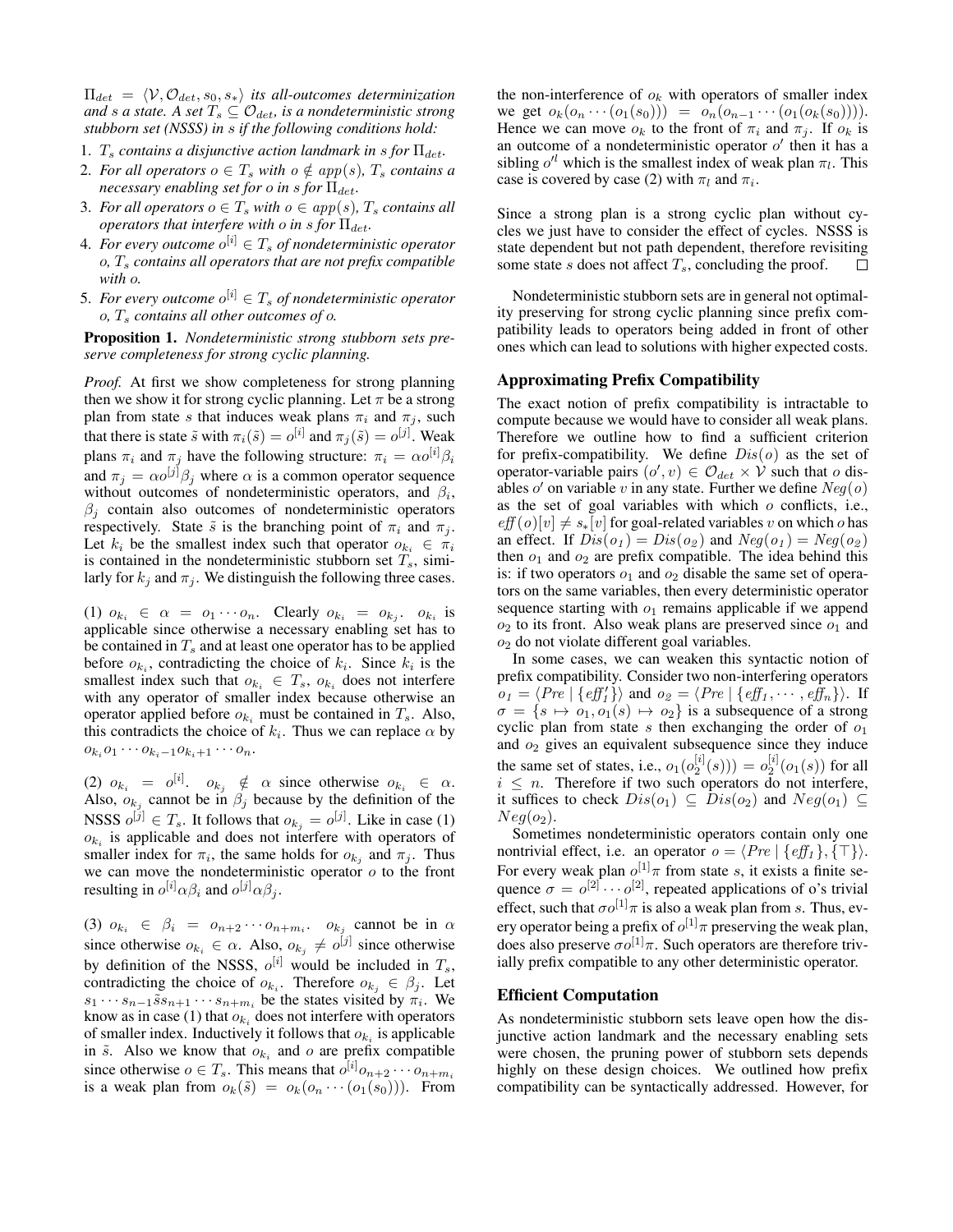applicable nondeterministic operators with more than one nontrivial effect, in the stubborn set we have to add both the interfering and the non-prefix compatible operators. This leads to many operators being added to the stubborn set. It is therefore reasonable to avoid applicable nondeterministic operators with more than one nontrivial effect from being added to the stubborn set. Let *nontrivial* be the set of operators with more than one nontrivial effect. Our intention is to exclude applicable operators of nontrivial from being added to the stubborn set. We address this by computing a weight whenever we have to add a DAL or NES to the stubborn set. We calculate a weight for each DAL or NES and chose the DAL or NES with lowest weight according to:

$$
weight(o, s, T_s) = \begin{cases} \infty, & \text{if } o \in app(s) \land o \in nontrivial \\ K, & \text{if } o \in app(s) \land o \notin nontrivial \\ 1, & \text{otherwise} \end{cases}
$$

where  $o$  is an operator not in stubborn set  $T_s$  and  $K$  a nonzero natural number. Our *exclude* strategy is an extension of a strategy presented by Laarman et al. (2013) which penalizes applicable operators not in the current candidate stubborn set. A coarser strategy towards prefix compatibility for nontrivial operators is to simply assume that an applicable nontrivial operator is not prefix compatible to all other operators. On par with the exclude strategy this is feasible since it avoids the costly computation of the disabling relation.

### A Tighter Envelope

*Active operators* (Chen and Yao 2009; Wehrle et al. 2013) approximate the set of operators which can be part of any weak plan from some state using domain transitions graphs (DTGs). From a more general point of view, Wehrle et al. (2013) denote subsets which preserve at least one weak plan from some state as an *envelope*. Combining a tight envelope with stubborn sets may not only exclude operators which are not in envelope  $E$  from the stubborn set but also prevent cascades from being added to the stubborn set. Of course, the active operators can also be used for strong cyclic planning since strong cyclic plans consist of multiple weak plans. We additionally exploit the structure of strong cyclic plans and obtain a tighter envelope.

A *part-of-a-plan operator*  $o \in \mathcal{O}$  in s is a deterministic operator that is contained in some weak plan starting from s. This notion is intractable to compute so we have to find a sufficient criterion for it.

**Definition 7** (active operator). Let  $\Pi = \langle V, \mathcal{O}, s_0, s_* \rangle$  *be a deterministic planning task. An active operator*  $o \in \mathcal{O}$  *in a state* s *is an operator that satisfies the following conditions:*

- *1. For every variable*  $v \in prevars(o)$ *, there is a path in*  $DTG(v)$  *from*  $s[v]$  *to*  $pre(o)[v]$ *, and also from*  $pre(o)[v]$ *to the goal value* s[v] *if* v *is goal-related.*
- *2. For all*  $v \in \text{effvars}(o) \cap \text{vars}(s_*)$  *there is a path in*  $DTG(v)$  *from*  $eff_1(o)[v]$  *to*  $s_*[v]$ *.*

Intuitively, the definition states that an operator is active if it is part of some weak plan from the corresponding abstracted state in every singleton abstraction of Π. Thus, a part-of-a-plan operator is always active but not vice versa.

A *nondeterministic part-of-a-plan operator*  $o \in \mathcal{O}$  in s is an operator that is contained in some strong plan  $\pi$  starting from s. Like for the part-of-a-plan operators this is intractable to compute.

Proposition 2. *Let* o *be an applicable nondeterministic operator and* o [i] *one of its outcomes. If* o [i] *is inactive in state* s *then* o *cannot be part of any strong cyclic plan from* s*.*

*Proof.* We show this by contradiction. If there were a strong cyclic plan  $\pi$  from s, such that  $\pi(\tilde{s}) = o$  for some state  $\tilde{s}$ but  $o^{[i]}$  is no part-of-a-plan operator in s. Let further  $\sigma =$  $o_1 \cdots o_n$  be a deterministic operator sequence applicable in s that leads to  $\tilde{s}$ . Since  $o^{[i]}$  is no part-of-a-plan operator in s, no weak plan from s does contain  $o^{[i]}$ . Therefore  $\sigma o^{[i]} \pi'$ for an arbitrary operator sequence  $\pi'$  cannot be a weak plan from s. This implies that  $\pi'$  is no weak plan from  $o^{[i]}(\tilde{s})$ . Thus  $\pi$  is not proper since  $o(\tilde{s})$  is reachable following  $\pi$  but there is no goal state reachable from  $o(\tilde{s})$ . This contradicts  $\pi$  being a strong plan. It follows that if any outcome of a nondeterministic operator  $o$  is not active in  $s$ , then  $o$  cannot be part of a strong cyclic plan from s.

We denote our new envelope by *nondeterministic active envelope*. It can be used for both the DSSS and NSSS.

### Experimental Evaluation

We focused our experimental evaluation on the following two configurations:

#### 1. FIP combined with DSSSs

2. LAO\* combined with NSSSs

We further investigated the impact of different envelopes: *full, active, nondeterministic active* (Table 1 and Table 2). Also, we varied the approximation of prefix compatibility for the NSSS approach (Table 3). We differentiate between the approach which assumes that every nontrivial operator is not prefix compatible with all other operators (*no prefix*) and the approach where prefix compatibility is syntactically approximated (*syntactic*). For the DSSS, disjunctive action landmarks and necessary enabling sets were computed using the *laarman* strategy. For the NSSS we used the *exclude* strategy. The interference relation for both the DSSSs and NSSSs is entirely precomputed which is also true for the achievers, the NSSSs need the additional precomputation of the disabling relation. For the underlying classical planner of FIP, we used greedy best first search. As heuristic estimator, we chose the FF heuristic (Hoffmann and Nebel 2001) for all approaches.

We evaluated both stubborn set approaches on all FOND domains of the IPC-2008 and variations of these. Furthermore we added two domains from probabilistic planning to our benchmark set.<sup>1</sup> All experiments were conducted on a server equipped with AMD Opteron 2.3 GHz CPUs. We set

<sup>1</sup>*First-Responders-new* consists of larger instances of the First-Responders domain. *Forest-new* is taken by Muise, McIlraith, and Beck (2012). *Tidyup* is the *Mobile Manipulation* domain of Hertle et al. (2014) adapted for FOND planning. *Earth-Observation* was introduced by Aldinger and Löhr (2013).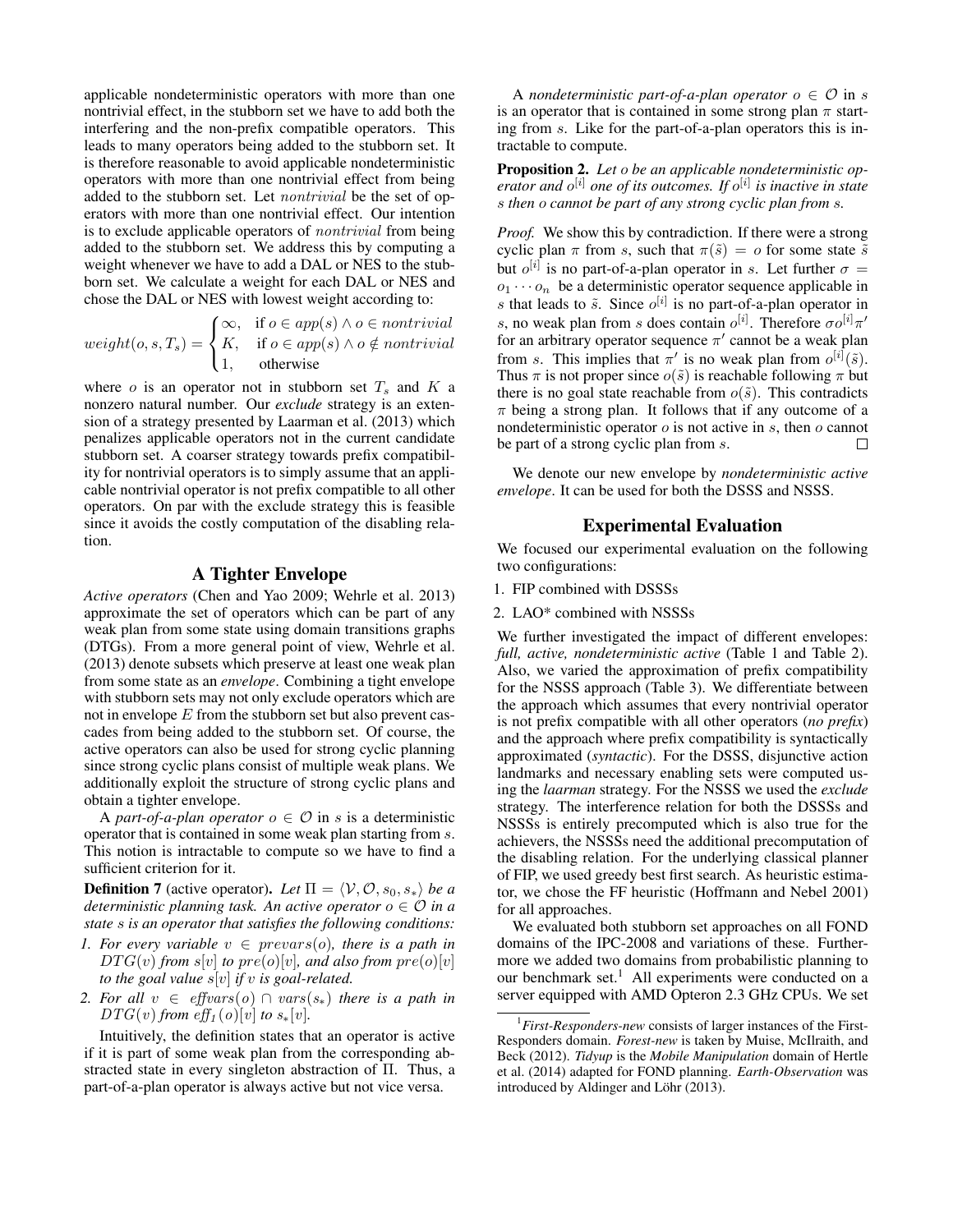|                | Coverage |      |                       | <b>Node Generations</b>  |                                  |                     |             |               |
|----------------|----------|------|-----------------------|--------------------------|----------------------------------|---------------------|-------------|---------------|
| Domain         | FIP -    |      | <b>DSSS DACT NACT</b> |                          | <b>FIP</b>                       | <b>DSSS</b>         | <b>DACT</b> | <b>NACT</b>   |
| FR(75)         | 74       | $-1$ | $-1$                  | $-1$                     | 2917345                          | 45.71%              |             | 45.71% 45.65% |
| $FR-NEW(91)$   | 75       | $-1$ | $-1$                  | $-1$                     | 9849763                          | 65.3%               |             | 65.3% 65.29%  |
| FOREST-NEW(90) | 16       | $+4$ | $+4$                  |                          | +4 16463519 10.94%               |                     | $10.94\%$   | $10.94\%$     |
| FOREST(90)     | 13       | $+4$ | $+4$                  |                          | +4 28857372 18.96% 18.96% 18.96% |                     |             |               |
| EARTH(40)      | 35       | $-2$ | $-2$                  | $\overline{\phantom{a}}$ | 5592159 100.0% 100.0%            |                     |             | $100.0\%$     |
| TIDYUP(10)     | 5        | $+0$ | $+5$                  | $+5$                     | 2307584 99.94%                   |                     | 0.12%       | $0.1\%$       |
| TTIREWORLD(40) | 3        | $+0$ | $+0$                  | $+0$                     |                                  | 24805 100.0% 100.0% |             | $100.0\%$     |
| BW(30)         | 25       | $-1$ | $-1$                  | $-1$                     |                                  | 191627 100.0%       | $100.0\%$   | $100.0\%$     |
| FAULTS(55)     | 55       | $+0$ | $+0$                  | $+0$                     | 160599                           | 100.0%              | $100.0\%$   | $100.0\%$     |
| Overall        | 301      | $+3$ | $+8$                  |                          | 66364773                         | 35.13%              |             | 31.66% 31.65% |

Table 1: Comparison of plain FIP with FIP using DSSS and different envelopes: full, active (DACT), nondeterministic active (NACT). Nodes of DACT, NACT in % of plain FIP.

|                | Coverage |         |         |                     | <b>Node Generations</b> |             |                               |                |
|----------------|----------|---------|---------|---------------------|-------------------------|-------------|-------------------------------|----------------|
| Domain         |          |         |         | LAO* NSSS DACT NACT | $LAO^*$                 | <b>NSSS</b> | <b>DACT</b>                   | <b>NACT</b>    |
| FR(75)         | 57       | $+1$    | $+1$    | $+2$                | 323275                  | 85.86%      | 85.86%                        | $81.51\%$      |
| $FR-NEW(91)$   | 19       | $-2$    | $-2$    | $-2$                | 455521                  | 100.7%      |                               | 100.7% 100.77% |
| FOREST-NEW(90) | 3        | $+3$    | $+2$    | $+3$                | 10989                   | $93.28\%$   | $93.28\%$                     | $93.28\%$      |
| FOREST(90)     | 6        | $+1$    | $+1$    | $+1$                |                         |             | 17861 100.96% 100.96% 100.96% |                |
| EARTH(40)      | 30       | $\pm$ 0 | $+0$    | $\pm 0$             | 80229                   | $100.0\%$   | $100.0\%$                     | $100.0\%$      |
| TIDYUP(10)     | 9        | $+0$    | $+0$    | $+0$                | 40166                   | 99.95%      | 72.47%                        | 59.68%         |
| TTIREWORLD(40) | 6        | $\pm$ 0 | $+0$    | $+0$                | 27807                   | $100.0\%$   | $100.0\%$                     | $100.0\%$      |
| BW(30)         | 21       | $\pm$ 0 | $+0$    | $+0$                | 111845                  | $100.0\%$   | 100.0%                        | $100.0\%$      |
| FAULTS(55)     | 54       | $\pm$ 0 | $\pm 0$ | $+0$                | 153582                  | $100.0\%$   | $100.0\%$                     | $100.0\%$      |
| Overall        | 205      | $+3$    | $+2$    |                     | +4 1221275              | 96.47%      | 95.57%                        | $94.02\%$      |

Table 2: Comparison of plain LAO\* with LAO\* using NSSS and different envelopes: full, active (DACT), nondeterministic active (NACT). Nodes of DACT, NACT in % of plain LAO\*.

a time limit of 30 minutes and a memory limit of 4GB for the Java Runtime Environment. We considered an instance as solved if the planner finds a solution within its time limit or proves that none exists.

### Results

Our experiments yield the following insights:

• *DSSS approach*: FIP combined with DSSS significantly increases coverage and reduces node expansions. This is particularly pronounced in the domains *Forest* and *Forestnew*. DSSS with active envelope solves five additional problem instances of the *Tidyup* domain which has—in contrast to all other domains—applicable inactive operators permitting immense pruning (0.1% nodes generated). In all other domains the effect of active envelope and also of nondeterministic active envelope is negligible. In *First-Responders* and *First-Responders-new* the DSSS approach loses one instance because of heuristic tie-breaking. Also, it loses two instances in *Earth-*

|                |    | Coverage | <b>Node Generations</b>                 |                |  |
|----------------|----|----------|-----------------------------------------|----------------|--|
| Domain         |    |          | no prefix syntactic no prefix syntactic |                |  |
| FR(75)         | 59 | $-2$     |                                         | 264437 96.27%  |  |
| $FR-NEW(91)$   | 17 | $+1$     |                                         | 535598 100.45% |  |
| FOREST-NEW(90) | 6  | $+1$     |                                         | 21088 56.02%   |  |
| FOREST(90)     | 7  | $-1$     |                                         | 18033 72.36%   |  |

Table 3: Comparison of no prefix compatibility for nontrivial operators with syntactic approximation. We grouped the domains where coverage and node generations are equal. Nodes of syntactic in % of no prefix approach.

*Observation* and one in *Blocksworld*. The instances in *Earth-Observation* result from the vast number of generated states. In *Blocksworld* the DSSS approach fails to solve the hardest problem solved by the baseline which solves it close to the time limit (1564s out of 1800s).

- *NSSS approach*: LAO\* search combined with NSSS does also clearly outperform its baseline in terms of coverage and node expansions. But in contrast to the DSSS approach, node generations are not as drastically reduced. Since the LAO\* algorithm produces noticeably more overhead per node than the FIP algorithm, reducing a single node has greater impact for the LAO\* algorithm than for FIP. The coverage increase is most evident in the domain *Forest-new* where three additional instances are solved and *First-Responders-new* with two additionally solved instances. The loss of two instances in *First-Responders-new* is caused by heuristic tie-breaks (100.7% node expansions). A blind search without stubborn set does not solve any problem in this domain, whereas in combination with NSSS, it solves the smallest instance. Furthermore, active envelope and nondeterministic active envelope are beneficial in terms of pruning power. We again see the empirical dominance of nondeterministic active envelope over active envelope supporting the theoretical results.
- *Prefix Compatibility*: In terms of pruning power, the approach without prefix compatibility for the nontrivial operators is dominated by the syntactic approximation of prefix compatibility. Except in the domain *First-Responders-new* more nodes are generated because of a single instance which is caused by heuristic tie-breaking (100.45% node expansions). The increased pruning power is reflected in better coverage for *First-Respondersnew* and *Forest-new* where two hard additional instances are solved respectively.

## Conclusion

We demonstrated that the stubborn set approach is also beneficial for FOND planning. While this was expectable for FIP and deterministic strong stubborn sets, we needed a new formalism for LAO\* search, which does not reduce FOND to classical planning. We provided a novel notion of stubborn sets and proved that it is completeness preserving.

For the future, we want to focus on how prefix compatibility can be better approximated and evaluate how the degree of a nondeterministic operator affects the results of our approach. As a first step, we noticed that two operators cannot be prefix compatible if they have mutex preconditions. Also, it would be interesting to combine PRP with stubborn sets.

### Acknowledgments

This work was partly supported by the DFG as part of the SFB/TR 14 AVACS and by the Swiss National Science Foundation (SNSF) as part of the project "Automated Reformulation and Pruning in Factored State Spaces (ARAP)".